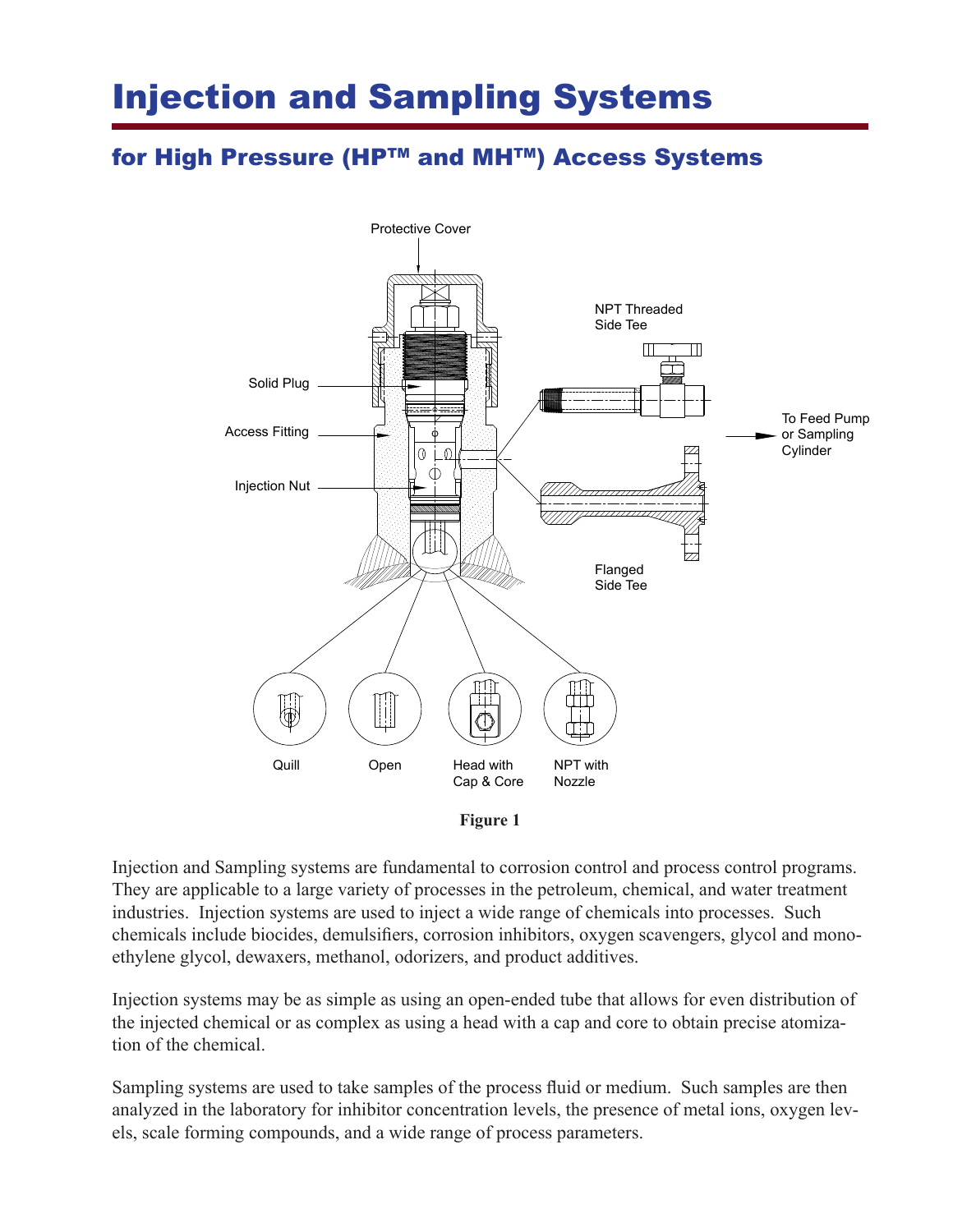# **Injection Systems**

The art of chemical injection is a complex technology. Irrespective of the type of injection or injected fluid, several factors relative to the process system and the injection system must be considered. Principal factors are:

#### **Pressure Differential**

This is the difference between the injection pump pressure and the process line or vessel pressure. Ideally the pressure differential should be 100 PSI (6.8 Bar). However, varied injection rates can be achieved by changing the pressure differential.

### **Temperature**

Temperature directly affects viscosity. Ideally the temperature of both the injected chemical and the line product should be about  $70^{\circ}$  F (21°C).

### **Viscosity**

This is the measure of a fluid's resistance to flow. The more viscous the fluid the smaller the spray angle.

## **Spray Angle**

Spray angle is affected by viscosity, spray distance, and pressure differential.

#### **Spray Coverage**

This is the theoretical coverage area.

#### **Specific Gravity**

The specific gravity of a liquid is the density ratio of the liquid to water. The flow rate of a liquid is affected by its specific gravity.

## **Injection Rate**

This is the amount of chemical to be injected within a specified time and is defined as Gallons Per Hour (GPH), Liters Per Day (LPD), etc. Injection Systems are available for injection rates varying from 0.1 GPH (0.38 liters/hr) to 65.7 GPH (250 liters/hr).

# **Injection Point**

The maximum fluid velocity is usually at the center of the line. Therefore, the most effective position for injection is generally at the center of the pipe in the direction of the product flow. If the line is to be pigged, the injection point may be flush with the pipe wall. This eliminates the need to remove the injection probe before pigging operations begin. On pipelines this means that injection is perpendicular to the product flow. Top of the line may be used if the injection is required to be oblique or horizontal to the product flow.

A typical Two-Inch System Injection Assembly is shown in **Figure 1**. A Sampling system uses the same components. The various components of the assembly are:

- **1. An Access Fitting body** with a side Tee through which the fluid transfer takes place. The Tee may be threaded or welded. Welded Tees are either flanged or buttweld nipples. Threaded Tees are based on an NPT tapped hole in the fitting body. The Tee size is rated according to the injection rate and viscosity of the injected chemical.
- **2. A Solid Plug Assembly** inside the fitting body is used to carry an injection nut that has the injection tube/nozzle assembly screwed into its base.
- **3. An Injection/Sampling Nut** is a multiple use device that replaces the nut on the end of the solid plug. It is used to direct the injected product to the injection tube or atomization device. An Injection Nut sizing chart is shown in Table 1.

## **4. The Injection/Sampling Tube or Nozzle.**

**a. Quill** is an open-ended tube cut at a 45° angle with a slot. It utilizes the turbulence created by its unique design to achieve distribution of the injected chemical into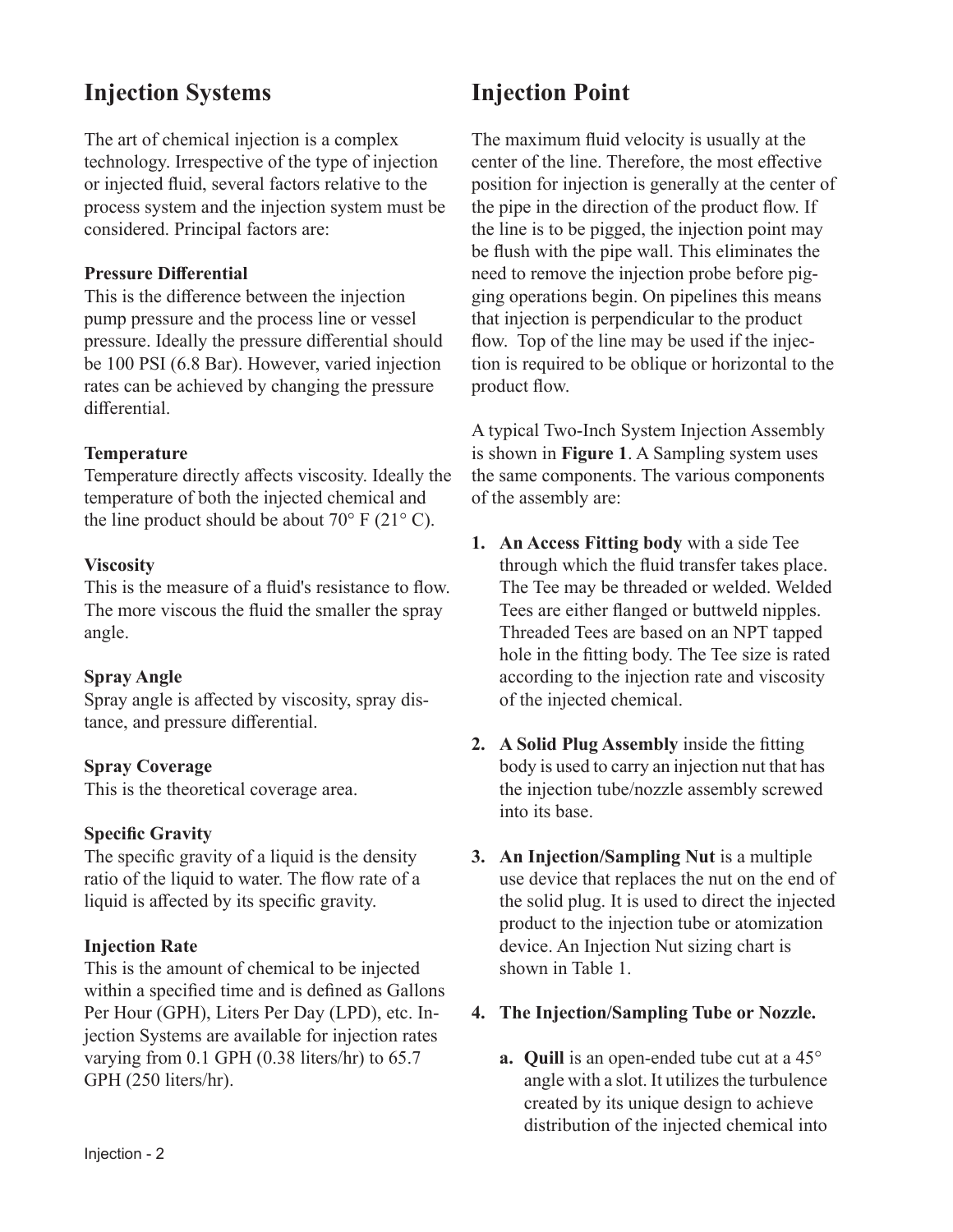the product flow. Injection Tube Quills are clog proof and give extremely good dispersion of the inhibitor if the product flow is 15 ft. per second or greater. As with the Open Tube, injection rate must be controlled at the injection pump or shut-off valve.

- **b. Open** is an open tube. The natural turbulence within the pipeline is used to insure even distribution. There is essentially no pressure differential experienced at the orifice, so it is necessary to control the injection rate at the injection pump or the shut-off valve.
- **c. NPT** is similar to the Open Tube but is threaded at the dispersion end, thus allowing attachment of female nozzle assemblies. Injection may be perpendicular to the flow with the use of a straight nozzle or parallel to the flow with the use of a right angle nozzle.
- **d. Head with Caps, Cores, and Strainers**  are the various devices that, when attached to the dispersion end of the Injection Tube, permit atomization of the fluid as it is injected into the product line or vessel. The assemblies can be provided in complete units that contain caps, cores, and strainers. The head has female threads to match threads on the caps, cores, and strainers, so that these attachments can easily be replaced.
- **5. Nipples** are used with threaded Tee Access Fitting bodies and are the means of connecting the shut-off valve to the Access Fitting body.
- **6. Shut-Off Valves** are required to cut off the injection flow and maintain pressure integrity through the Tee when the Solid Plug Assembly is being removed or replaced. They are also used to control the injection flow rate. A Nipple and Shut-Off Valve sizing chart is given in Table 3.
- **7. Check Valves** are optional items that may be fitted either within the Injection Tube or in the inlet line to the Access Fitting Body Tee.
- **8. The Injection or Feed Pump** must be capable of generating sufficient injection line pressure to overcome the line operating pressure and thus create the required pressure differential across the atomizing nozzle or injection tube.

#### **Materials of Construction**

All components are manufactured from 316 SS as standard with the exception of seals and packing. These materials comply with the requirements of NACE Standard MR0175 Recommended Materials for sulfide stress cracking environments.

# **Injection Tube Sizing**

(Lengths are rounded down to the nearest 1/4", except for flush devices which are rounded down to the nearest 1/8".)

#### **Center of Line Non-Flange Fitting**

Open/Quill: (FH + PD/2) -  $(2.04 + N) = L$ Head:  $(FH + PD/2) - (2.04 + N) = L$ \*NPT:  $(FH + PD/2) - (3.353 + N) = L$ 

#### **Center of Line Flange Fitting**

Open/Quill:  $(FH + PD/2 + MF) - (2.04 + N) = L$ Head:  $(FH + PD/2 + MF) - (2.04 + N) = L$ <br>\*NPT:  $(FH + PD/2 + MF) - (3.353 + N) = 1$  $(FH + PD/2 + MF) - (3.353 + N) = L$ 

#### **Flush Non-Flange Access Fitting**

 $Open/Quill: (FH + PW) - (2.04 + N) = L$ Head: (FH + PW) -  $(2.04 + N) = L$ \*NPT:  $(FH + PW) - (3.353 + N) = L$ 

#### **Flush Flange Access Fitting**

Open/Quill:  $(FH + PW + MF) - (2.04 + N) = L$ Head:  $(H + PW + MF) - (2.04 + N) = L$ <br>\*NPT:  $(H + PW + MF) - (3.353 + N) = I$  $(FH + PW + MF) - (3.353 + N) = L$ 

- $FH = Access Fitting Height$ <br> $PW = Pipe Wall Thickness$
- $PW = Pipe Wall Thickness  
\nN = Injection Nut Length$
- $N = Injection$  Nut Length<br> $L = Injection$  Tube Length
- $=$  Injection Tube Length
- $MF = M \times 1$ <br>PD = Pipe Outer Diameter  $=$  Pipe Outer Diameter
- $IL = Insertion Length into pipe or Vessel$

\* Length of tube is based on nozzle length of 1.313". Nozzle is sold separately.